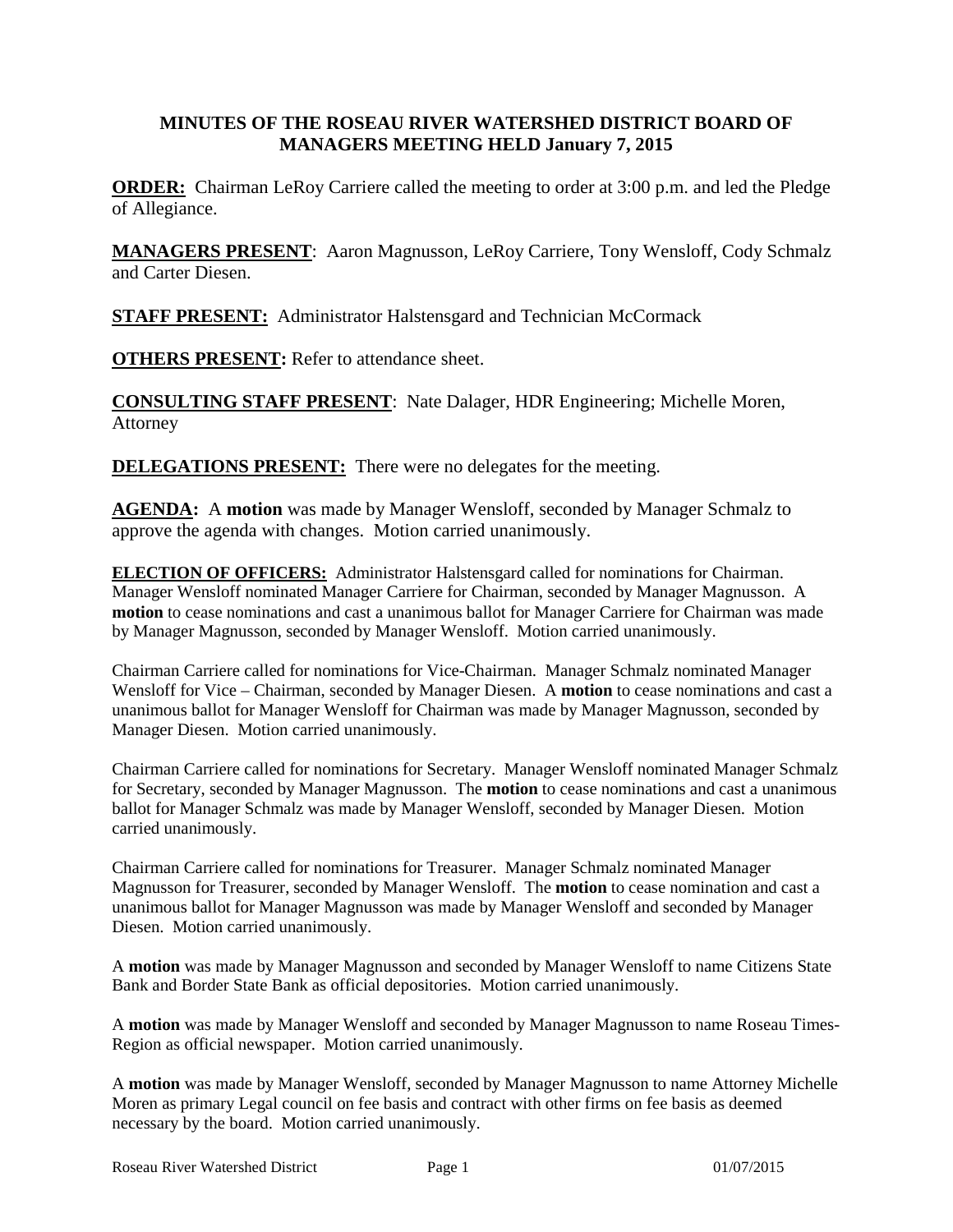A **motion** was made by Manager Magnusson, seconded by Manager Schmalz to appoint Managers Wensloff and Carriere to the Personnel Committee. Motion carried unanimously.

A **motion** was made by Manager Wensloff and seconded by Manager Magnusson to appoint Manager Diesen as the representative to the FSA office. Motion carried unanimously.

A **motion** was made by Manager Wensloff, seconded by Manager Schmalz to appoint managers as delegates on the Project Teams as listed;

Beltrami Island PT Managers Wensloff and Diesen RRWMA Project Managers Schmalz and Magnusson Lake Bottom Managers Magnusson and Carriere Motion carried unanimously.

A **motion** was made by Manager Magnusson, seconded by Manager Wensloff to appoint Manager Carriere and Manager Schmalz as delegates on the Roseau River International Watershed Board. Motion carried unanimously.

A **motion** to appoint Manager Carriere as the delegate to the RRWMB and was made by Manager Wensloff, seconded by Manager Schmalz. Motion carried unanimously. There was discussion on the alternate appointee. Manager Wensloff made a motion to name the board and staff as alternates to the RRWMB, seconded by Manager Magnusson. Motion carried unanimously.

The Board will continue to contract with engineering firms on an as needed basis.

There was discussion on the 2015 meetings.

**MINUTES:** A **motion** was made by Manager Magnusson and seconded by Manager Wensloff to approve the December 2, 2014 regular meeting minutes as handed out. Motion carried unanimously.

#### **RECEIPTS:**

| Receipts -- Memo                                |    | <b>Balance</b> |
|-------------------------------------------------|----|----------------|
| Interest -- Checking account                    | \$ | 23.64          |
| Lake of the Woods County -- share of taxes      | S  | 278.81         |
| Kittson County -- share of taxes                | \$ | 3,254.87       |
| Roseau County -- share of taxes                 | \$ | 104,549.18     |
| Marshall County -- share of taxes               | \$ | 276.86         |
| NW Minn Foundation -- 3rd payment for CCI grant | S  | 6,250.00       |
| <b>Totall \$</b>                                |    | 114,633.36     |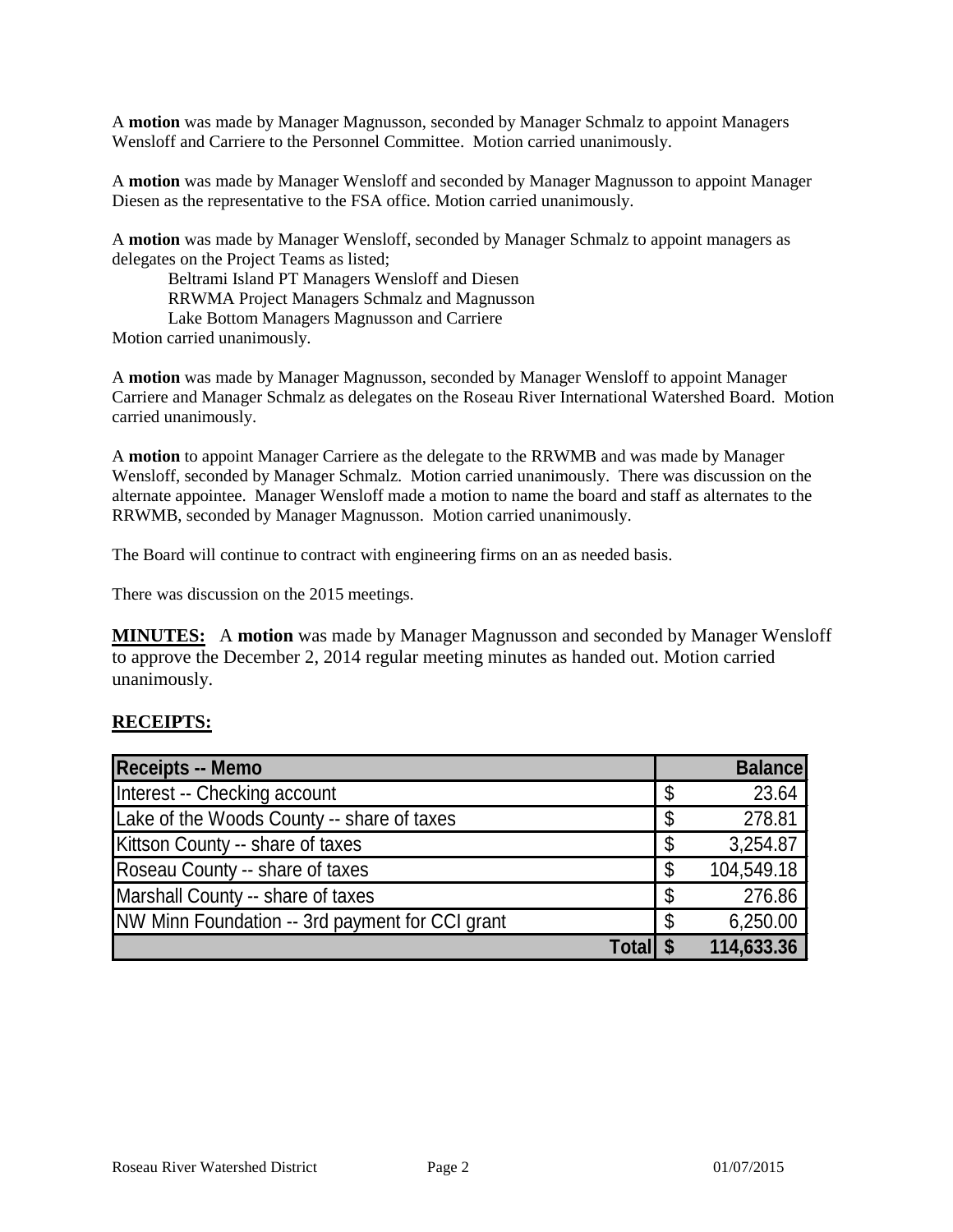| <b>Bills -- Memo</b>                                     |                                      | <b>Amount</b> |
|----------------------------------------------------------|--------------------------------------|---------------|
| City of Roseau -- utilities                              | \$                                   | 256.29        |
| CenturyLink -- phone bill                                | $\overline{\$}$                      | 114.39        |
| Sjoberg's Cable TV -- cable internet                     | $\overline{\$}$                      | 47.13         |
| Marco -- copier maintenance                              | $\overline{\$}$                      | 44.89         |
| Cardmember Services -- MAWD conference expenses          | $\overline{\$}$                      | 1,385.71      |
| Minnesota Energy -- natural gas bill                     | $\overline{\$}$                      | 257.50        |
| Red River Watershed Mgt. Board -- share of taxes         | \$                                   | 18,807.56     |
| Red River Watershed Mgt. Board -- stream gage cost share | \$                                   | 10,385.50     |
| <b>HDR Engineering -- Project Engineering</b>            | \$                                   | 17,237.39     |
| Carter Diesen -- meetings, mileage and expenses          | \$                                   | 479.19        |
| LeRoy Carriere -- meetings, mileage and expenses         | \$                                   | 789.04        |
| Aaron Magnusson -- meetings, mileage and expenses        | \$                                   | 77.31         |
| Cody Schmalz-- meetings, mileage and expenses            | \$                                   | 247.78        |
| Tony Wensloff -- meetings, mileage and expenses          | \$                                   | 88.82         |
| Torin McCormack -- wages                                 | $\overline{\$}$                      | 3,565.91      |
| Tracy Halstensgard -- wages                              | $\overline{\mathcal{S}}$             | 3,571.91      |
| Tracy Halstensgard -- mileage                            | \$                                   | 137.43        |
| Torin McCormack -- mileage                               | $\overline{\mathcal{S}}$             | 264.50        |
| Brady Castle -- wages (CCI grant)                        | \$                                   | 227.64        |
| PERA -- employee and employer share                      | $\overline{\mathcal{S}}$             | 1,213.34      |
| Internal Revenue Service -- 941 tax                      | $\overline{\mathcal{S}}$             | 2,654.87      |
| SuperOne Foods -- food for meetings and supplies         | $\overline{\$}$                      | 204.91        |
| Addison Supply -- Steam Johnny                           | \$                                   | 7,797.35      |
| Pemberton Sorlie law firm -- investigation               | \$                                   | 210.50        |
| Reliable Office Supply -- office supplies                | \$                                   | 118.58        |
| <b>TOTAL</b>                                             | $\overline{\boldsymbol{\mathsf{S}}}$ | 70,185.44     |

**BILLS:** A motion was made by Manager Diesen to pay the normal monthly bills, seconded by Manager Wensloff. Motion carried unanimous.

**DELEGATIONS:** There were no delegates for this meeting.

## **RRWMB**:

- Briefing Paper #3
- River Watch Forum
- RRBC and RRRA upcoming meetings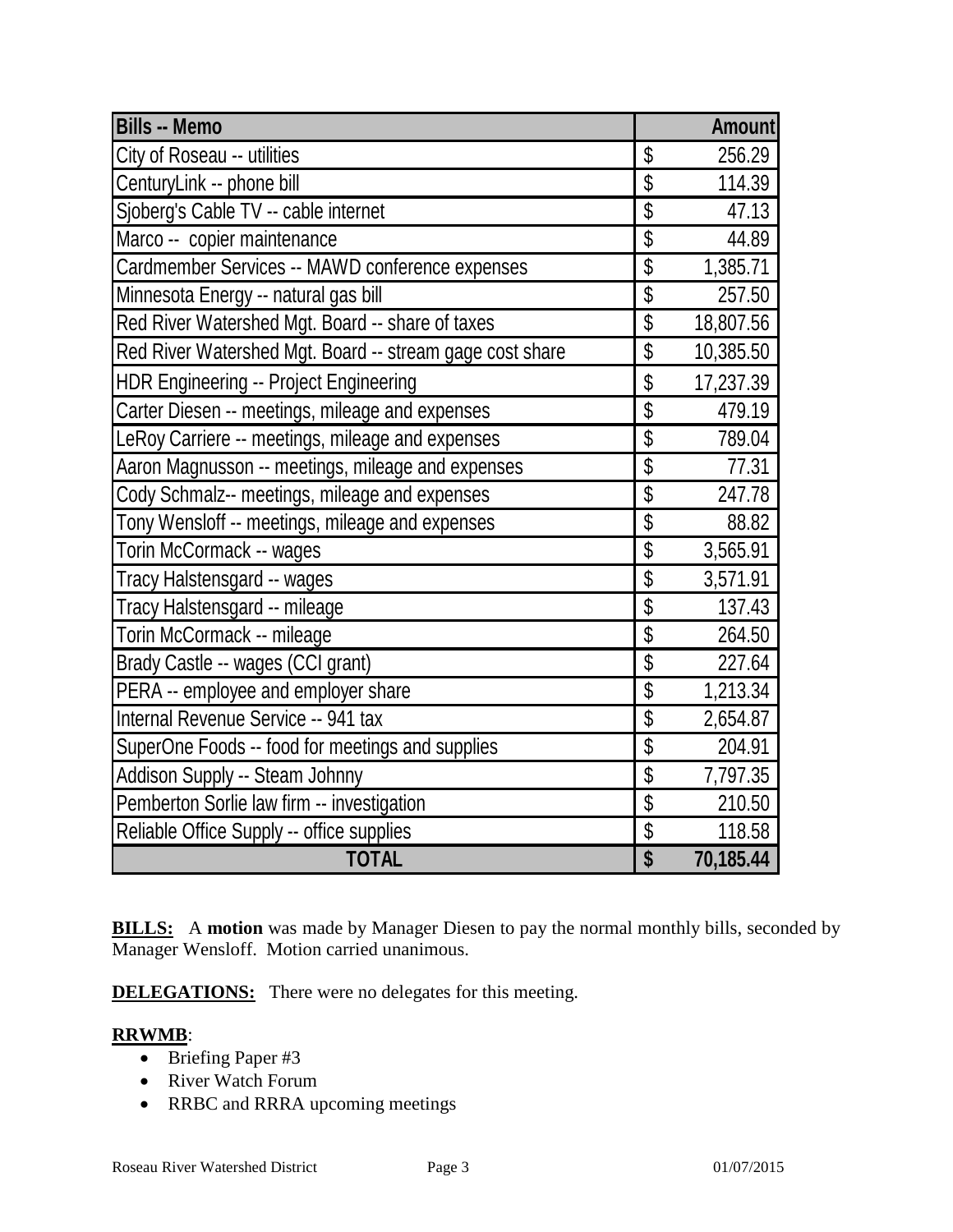Roseau County EMS Director Curt Ireland demonstrated the AED device that the RRWD and the Food Shelf received through a grant from the US Dept. of Health and Human Services – Health Resources and Services and Administration (HRSA).

# **PROJECTS:**

Ditch 8 – There was discussion on the process to move forward with the suggested work in the system. Attorney Moren discussed the petition process for various work. After extensive discussion on the various issues, the direction from the board was for the consultants and staff to review the option of the West Intercept project annexing the discussed Ditch 8 water.

## **ADMINISTRATIVE REPORT:**

- RRWMA reimbursement request
- Governing Documents binders and Manager's Handbook
- IRS mileage rate
- 2014 year end budget
- Stream gage cost share
- County Board meeting schedule
- AIS Summit

# **TECHNICAL REPORT:**

- Norland mitigation issue
- Steam Johnny purchase
- 2012 BWSR CWF grant
- 2014 BWSR grant
- Duxby Signage
- RRWMA wetland mitigation
- Tabled Permit update
- Presentation to the board on District project and programs. The Board gave staff direction and priorities for the next year.
- SD#51 tour

**OLD BUSINESS:** Item on the agenda under Old Business was discussed earlier in the meeting.

**NEW BUSINESS:** Item on the agenda under New Business was discussed earlier in the meeting.

## **OTHER ITEMS:**

A **motion** was made by Manager Wensloff to close the open meeting and adopt the resolution (see attached) to close the board meeting pursuant to Minn Stat.313D.05 subd. 3(a), seconded by Manager Schmalz. Motion carried unanimously. Administrator Halstensgard and Technician McCormack left the meeting. Only board members were present for staff evaluation and wage / benefit proposal.